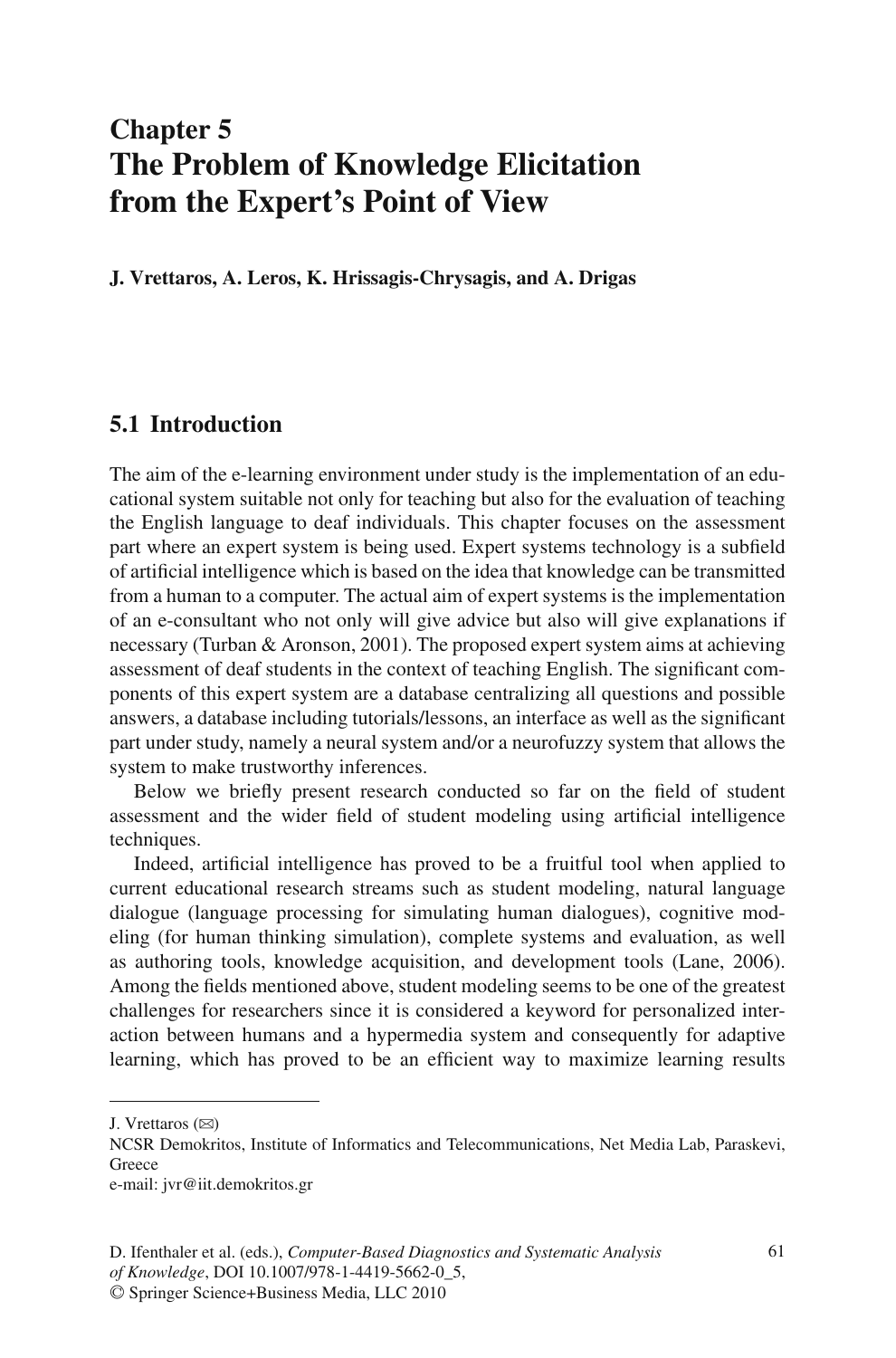(Frias-Martinez, Magoulas, Chen, & Macredie, [2005\)](#page-11-0). Student modeling consists of the student model and the diagnostic part which performs student diagnosis (Stathakopoulou, Magoulas, Grigoriadou, & Samarakou, [2004\)](#page-12-2).

The student model is one of the components of an Intelligent Tutoring System which provides a description of student-related information such as his knowledge level, skills, or even preferences, while diagnosis is the inference process which in the end updates the student model.

In order for this kind of intelligence to be achieved, researchers have adopted many Artificial Intelligence methods. The most famous among them are neural networks, fuzzy logic, as well as several search methods such as genetic algorithms.

Neural networks are on the top of the researchers' choice since they provide a system with the ability to recognize patterns, to derive meaning from vague data, and to identify matching in similar cases (Frias-Martinez et al., [2005\)](#page-11-0). Fuzzy set theory is widely used since it can deal in a reliable way with human uncertainty and it obtains smooth modeling of human decision making. Genetic algorithms are ideal for optimal expert knowledge representation. Finally, neurofuzzy synergism is getting more and more popular in this area since it seems to overcome obstacles that come up when each of the methods involved is solely applied (Al Hamadi & Milne, [2004\)](#page-11-1). Below we present several typical examples of the application of these methods in student's diagnosis.

A neurofuzzy system has been used in order to obtain maximization of adaptability in business education tutoring. For the training of the network the student's data that come up during interaction are being used (Kinshuk, Nikov, & Patel, [2001\)](#page-12-3).

Grigoriadou et al. incorporated fuzzy logic and multicriteria decision making in INSPIRE (Intelligent System for Personalized Instruction in a Remote Environment), a web-based Adaptive Educational Hypermedia System (Grigoriadou, Kornilakis, Papanikolaou, & Magoulas, [2002\)](#page-12-4).

Mir Sadique and Ashok applied the architecture of the Adaptive Neuro Fuzzy Inference System (ANFIS) in the field of Intelligent Tutoring Systems. The system that came up examined learners' memory, concept understanding, and possible deficiencies and finally obtained reliable classification of their performance (Mir Sadique & Ashok, 2004).

A system implementing a Neural Network Genetic Programming method has also been proposed, aiming at creating a reliable evaluation tool substituting an e-tutor. The system was trained through data extracted from an educational project called DEDALOS and through the assessment given by an expert (Vrettaros, Pavlopoulos, Vouros, & Drigas, [2008\)](#page-12-5).

#### **5.2 Description of the System and Knowledge Elicitation**

According to the structural and functional details of the e-learning procedure, the attribution factor of an expert system and therefore, of the e-learning model's synergy, is the codification and the content of the input and output of an expert system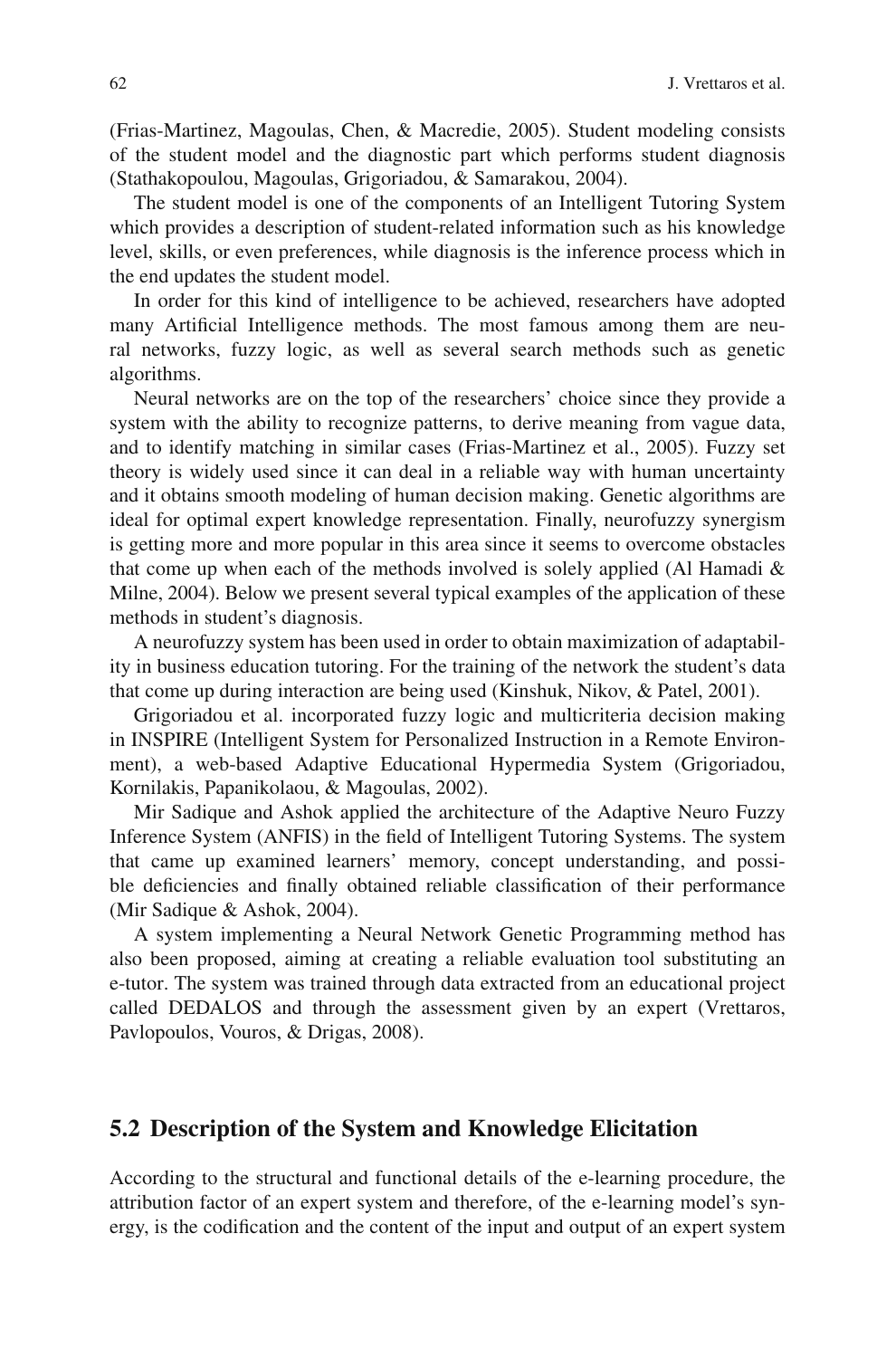as well as the structure, formulism and content of the questionnaires database which require further attention and adroit handling.

The evaluation procedure of teaching deaf individuals pertains to the accomplishment of ESOL (English for Speakers of Other Languages) models of levels 1 and 2. Those levels consist of five sections which with ascending order of priority are [*A*], [*B*], [*C*], [*D*], and [*E*]. Section [*A*] represents the letter recognition and alphabetical order, section [*B*]represents spelling and vocabulary, section [*C*] represents grammar and sentence structure, section [*D*] represents reading, and section [*E*] represents writing.

According to the e-learning environment specifications of ESOL, the input and output parameters of an expert system can be specified undoubtedly, while at the same time their translation is simple and direct enough.

About the input, altogether per question there are five couples of parameters, which are:  $a = \{a_{\text{val}}, a_{\text{rel}}\}, b = \{b_{\text{val}}, b_{\text{rel}}\}, c = \{c_{\text{val}}, c_{\text{rel}}\}, d = \{d_{\text{val}}, d_{\text{rel}}\},$  and  $e = \{e_{\text{val}}, e_{\text{rel}}\}.$ 

That is to say, each couple answers to a section of the language of a specific level. Parameter a describes the letter recognition and alphabetical order of section [*A*], parameter b correlates with spelling and vocabulary of section [*B*], parameter c represents grammar and sentence structure of section [*C*], the respective parameter for reading of section  $[D]$  is d, while the ability of writing of section  $[E]$  is quantified with parameter *e*. The index (value) represents the evaluation of the particular section according to a given answer, while the index (relevance) recognizes the grade of relevance/weight of a specific question among the contents of a section.

The evaluation values of the input parameters  $a_{\text{val}}$ ,  $b_{\text{val}}$ ,  $c_{\text{val}}$ ,  $d_{\text{val}}$ , and  $e_{\text{val}}$  derive from the universe of discourse  $S = \{-1\} \cup [0,1]$ . If a section is not examined by a question of the respective parameter, the domain is defined with the value  $-1$ . An answer which is incorrect according to a section leads to a respective value zero (0), while the value of the parameter of a section is one (1) if the chosen answer is correct according to that section. Similarly, answers which are partially correct have their values lie in the interval [0,1]

On the other hand, one could claim that the relevance parameters  $a_{rel}$ ,  $b_{rel}$ ,  $c_{rel}$ , *d*rel, and *e*rel characterize the question instead of the probable answers. Although that is true, the negotiation with relative parameters as a part of a given answer is convenient and more governable from evaluation point of view (as further explained below). As a result, the relevance/weight is considered to vary in the interval [0,1], where the value zero (0) or values near zero mean low relevance, value one (1) or values near one mean high relevance and all the other values of weight similarly vary between. However, it should be underlined that the relevance parameters are common and same for all the answers to a given question.

Based on the above, for *single-select questions*, the craftiest method for information supply (records) in the input of an expert system, relative to the five sections, is the sequence in an ordered form by ten values for the parameters of the input pairs: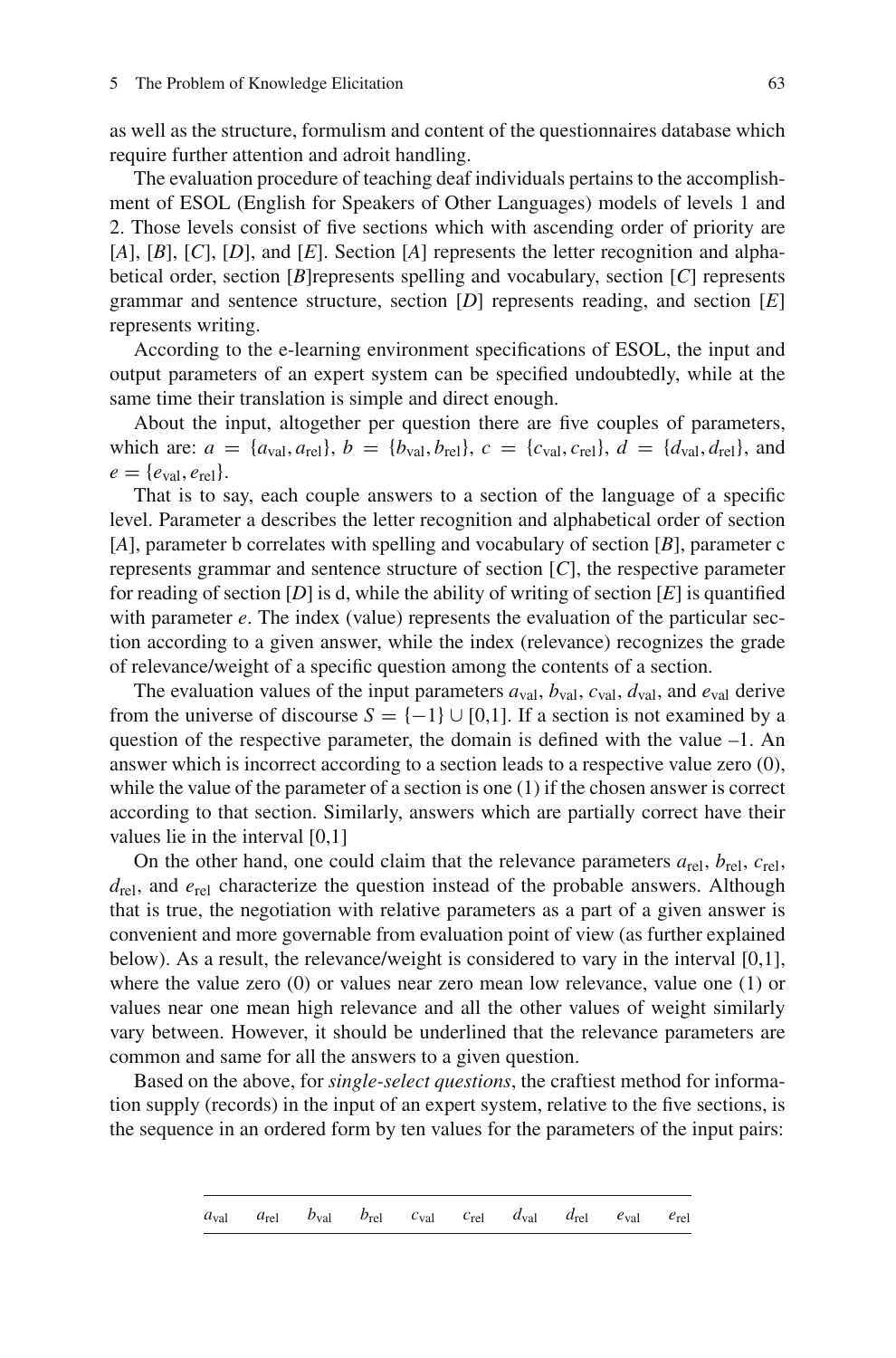For example, let's consider a question that exhibits low relevance to section *A*, high relevance to section *C*, and medium relevance to section B. Let's also suppose that the question under consideration does not contain information about sections *D* and *E*. Now, let's also consider an answer to the previous question which is correct according to section *A*, partially correct according to section *C*, incorrect according to section *B*, and obviously does not contain any information about sections *D* and *E*. Such an answer results in a sequence set of ten values in the universe of discourse  $S = \{-1\} \cup [0,1]$ . In addition, it is obvious that the above-mentioned sequence of the ten values can be directly coded as a numerical string similar to the following:

| String of single-select questions |           |                  |  |                               |  |                  |           |               |           |
|-----------------------------------|-----------|------------------|--|-------------------------------|--|------------------|-----------|---------------|-----------|
| a <sub>val</sub>                  | $a_{rel}$ | $b_{\text{val}}$ |  | $b_{rel}$ $c_{val}$ $c_{rel}$ |  | $d_{\text{val}}$ | $d_{rel}$ | $e_{\rm val}$ | $e_{rel}$ |
|                                   | 0.1       | $\Omega$         |  | $1.5 \t 0.7 \t 0.9 \t -1$     |  |                  | $\theta$  | — I           |           |

This way, the specific string of single-select questions can be easily imported as input to an expert system.

For *multi-single-select questions*, according to the specifications of e-learning environment by ESOL, the craftiest method for information supply in an expert system, relative to the five sections above, is the sequence of the input parameters in an arranged form, as follows:

| String of multi-select questions                          |                   |                                   |                                                                          |  |  |  |  |
|-----------------------------------------------------------|-------------------|-----------------------------------|--------------------------------------------------------------------------|--|--|--|--|
| Relevance<br>values of<br>sections                        | Correct<br>answer | Evaluated<br>learner's<br>answers | Evaluation values<br>of sections for<br>every answer                     |  |  |  |  |
| $a_{\rm rel}b_{\rm rel}c_{\rm rel}d_{\rm rel}e_{\rm rel}$ | $C_1C_2C_3C_4C_n$ | $a_1a_2a_3a_4a_n$                 | $a_{\text{val}}b_{\text{val}}c_{\text{val}}d_{\text{val}}e_{\text{val}}$ |  |  |  |  |

In the above codification of multi-select questions for information supply (records) as input in an expert system in an e-learning environment, the values in the second column (correct answer) and in the third column (learner's answers) are in binary form, i.e., "0" or "1", where "0" means "FALSE" and "1" means "TRUE". The first bit,  $c_1$  of the correct answer or  $a_1$  of the learner's answer, refers to the first answer of the selected question. The second bit,  $c_2$  or  $a_2$ , refers to the second selected answer, etc. The last bit,  $c_n$  or  $a_n$ , refers to the *n*th answer of the selected question. It is obvious that for each question with n multi-selections, the above binary codification of the correct answer is just one, but the number of all the learner's possible answers is  $2^n$ . Among those possible answers only several are noticeable while the rest of them are considered as irrelevant, selection that is always handled with caution by an expert pedagogical.

Hence, in multi-select questions for information supply in the input of an expert system in an e-learning environment, there are records which consist of five (5) sections with the five (5) sections relevance values, of the binary codification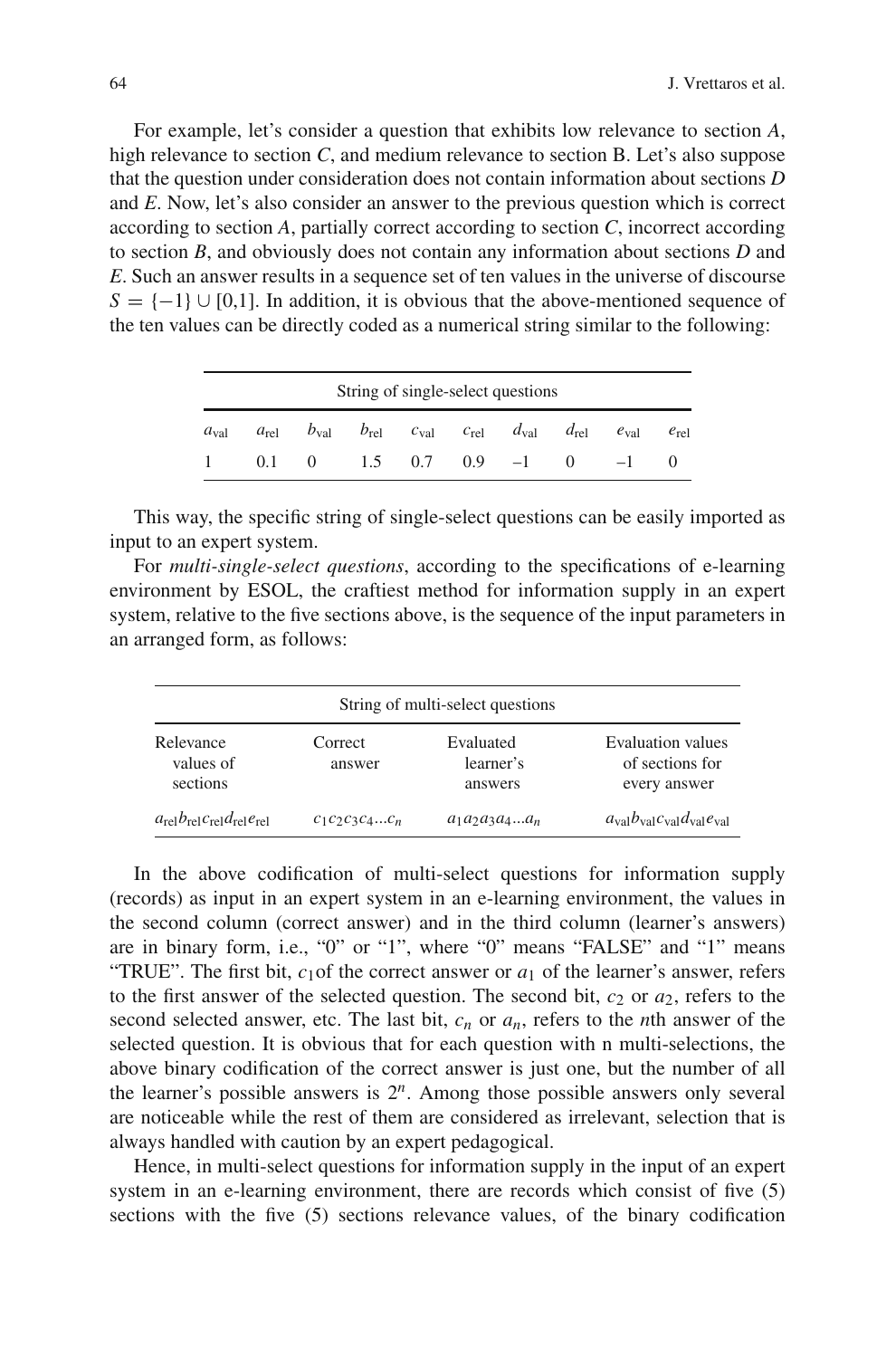domains of the correct answer with n bits, which are as many as the select answers of the questions, of the binary codification domains of the learner's answers with n bits, and of n times the five (5) domains with the five (5) sections evaluation values, which are as many as the select answers of the question.

As an example, for a question with relevance values [4,0,0,1,0] respectively for the five (5) sections  $a_{rel}$ ,  $b_{rel}$ ,  $c_{rel}$ ,  $d_{rel}$ , and  $e_{rel}$ , with six (6) select answers where the correct ones are 2, 3, and 6, i.e.,  $c_1c_2c_3c_4c_5c_6 = [011001]$ , while the learner's choice as correct answers are 1, 2, and 3, i.e.,  $a_1a_2a_3a_4a_5a_6 = [111000]$ , and with six (6) times the evaluation values  $[0, -1, -1, 1, -1]$  respectively for the five (5) sections  $a_{\text{val}}$ ,  $b_{\text{val}}$ ,  $c_{\text{val}}$ ,  $d_{\text{val}}$ , and  $e_{\text{val}}$  for each time, the record for information supply in the input of an expert system in an e-learning environment will have 47 domains arranged in the form:

$$
[4,0,0,1,0][011001][111000][0,-1,-1,1,-1][0,-1,-1,1,-1]
$$
  

$$
[0,-1,-1,1,-1][0,-1,-1,1,-1][0,-1,-1,1,-1][0,-1,-1,1,-1]
$$

About the output of both types of questions, single-select questions and multiselect questions, the observation or even the monitoring on the functional and relevant characteristics of an expert system leads to the conclusion that the output parameters of the system are six (6), nominally  $y_1$ ,  $y_2$ ,  $y_3$ ,  $y_4$ ,  $y_5$ , and  $y_6$ . The first five parameters are the evaluations/estimation of the language skills per section, while the sixth parameter represents the overall evaluation of the user's overall language skills, as follows:

- $y_1$  = letter recognition and alphabetical order skills
- $y_2$  = spelling/vocabulary skills
- $y_3$  = grammar/sentence structure skills
- $y_4$  = reading skills
- $y_5$  = writing skills
- $y_6$  = overall language skills *(in fact, it is the weighted average of*  $y_1 y_5$ , *representing a general evaluation of the learner's language level, as an expert pedagogical would define it in a real scenario).*

It is obvious that the output parameters are continuous. The evaluation is considered to be normalized in the continuous interval [0,1], because of the fact that the outputs of an expert system represent an estimation which is related to a specific language section. The translation of the final numerical values is simple: zero means no language skills, one means perfect language skills, whereas all other levels of language skills can be evaluated using similar numerical interferences. The output values, which are already numerically encoded, can be inputted to the e-learning environment as an arranged array of six values:

*y*<sup>1</sup> *y*<sup>2</sup> *y*<sup>3</sup> *y*<sup>4</sup> *y*<sup>5</sup> *y*<sup>6</sup>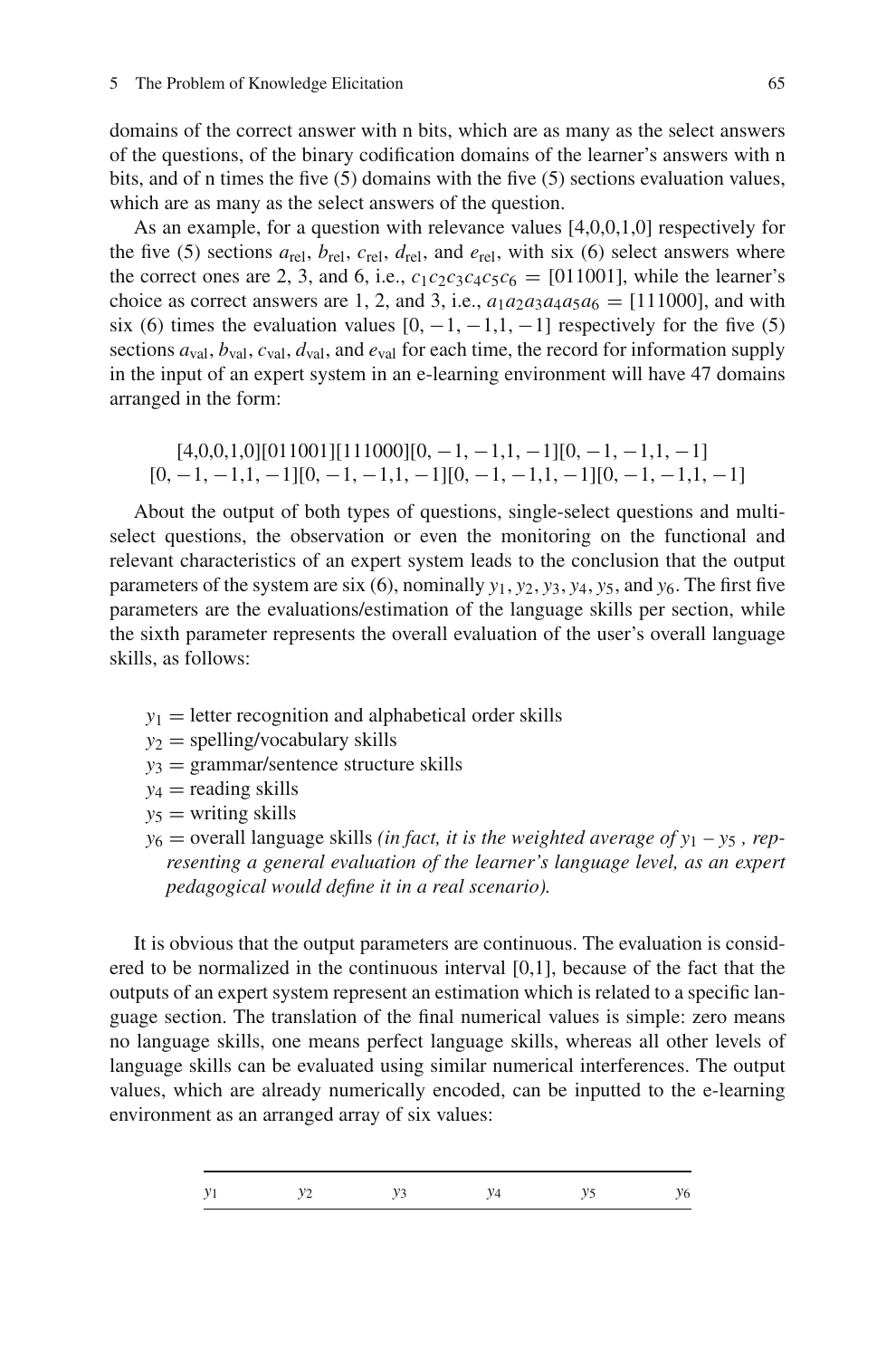Let us suppose that the next evaluation is real for a student:

 $0.6$  = letter recognition and alphabetical order skills  $0.4$  = spelling/vocabulary skills  $0.2$  = grammar/sentence structure skills  $0.5$  = reading skills  $0.3$  = writing skills  $0.4$  = overall language skills

This six-valued sequence, which is ordered and includes continuous elements, could be directly encoded as a numerical string, similar to the following:

| $y_1$ | $y_2$ | $y_3$ | $y_4$ | $y_5$ | У6  |
|-------|-------|-------|-------|-------|-----|
| 0.6   | 0.4   | 0.2   | 0.5   | 0.3   | 0.4 |

This way, final outputs are directly available to the rest e-learning environment.

It is considered by pedagogical experts that a learner who selects one combination of answers could show more or less understanding than a learner who selects another. Training data values are assigned to specific combinations of answer options.

Evaluation values and training data values are the same for single-select questions as there is only one correct answer option. However, in multi-select questions evaluation values and training data values may differ. In multi-select questions more than one answer is required in order to be completely correct. The learner may still demonstrate partial understanding by selecting say two out of three correct answers.

In this example, "Which three adjectives can you use to describe a car?" the training data values are assigned to five answer option combinations. A, B, C, D, and E refer to the learning areas while OS is an overall skill value and represents the pedagogical expert's view of the learners overall language skills based on the combination of selected answers (Table [5.1\)](#page-6-0).

*Which three adjectives can you use to describe a car?*

Even though combinations 2, 3, and 4 are not completely correct, the pedagogical expert considered that they demonstrated an understanding of the question and assigned positive values to them. If the learner selects any other combination, data values of 0 are assigned for areas that are relevant to the question and –1 for areas that are not. 0 is assigned as an overall skill value.

The above discussion, which is according to the ESOL specifications, for the adroit codification and the content of the inputs and the outputs, as well as the structure, formulism, and content of the questionnaires database, pertains to the use of neural networks and neurofuzzy technologies for modeling the input–output relation of the e-learning expert system for the automatic prediction of evaluation values of teaching the English language to deaf individuals. Indeed, neural networks and neurofuzzy models are a very fruitful choice when it comes to mining complex patterns in noisy or incomplete data (Frias-Martinez et al., [2005\)](#page-11-0).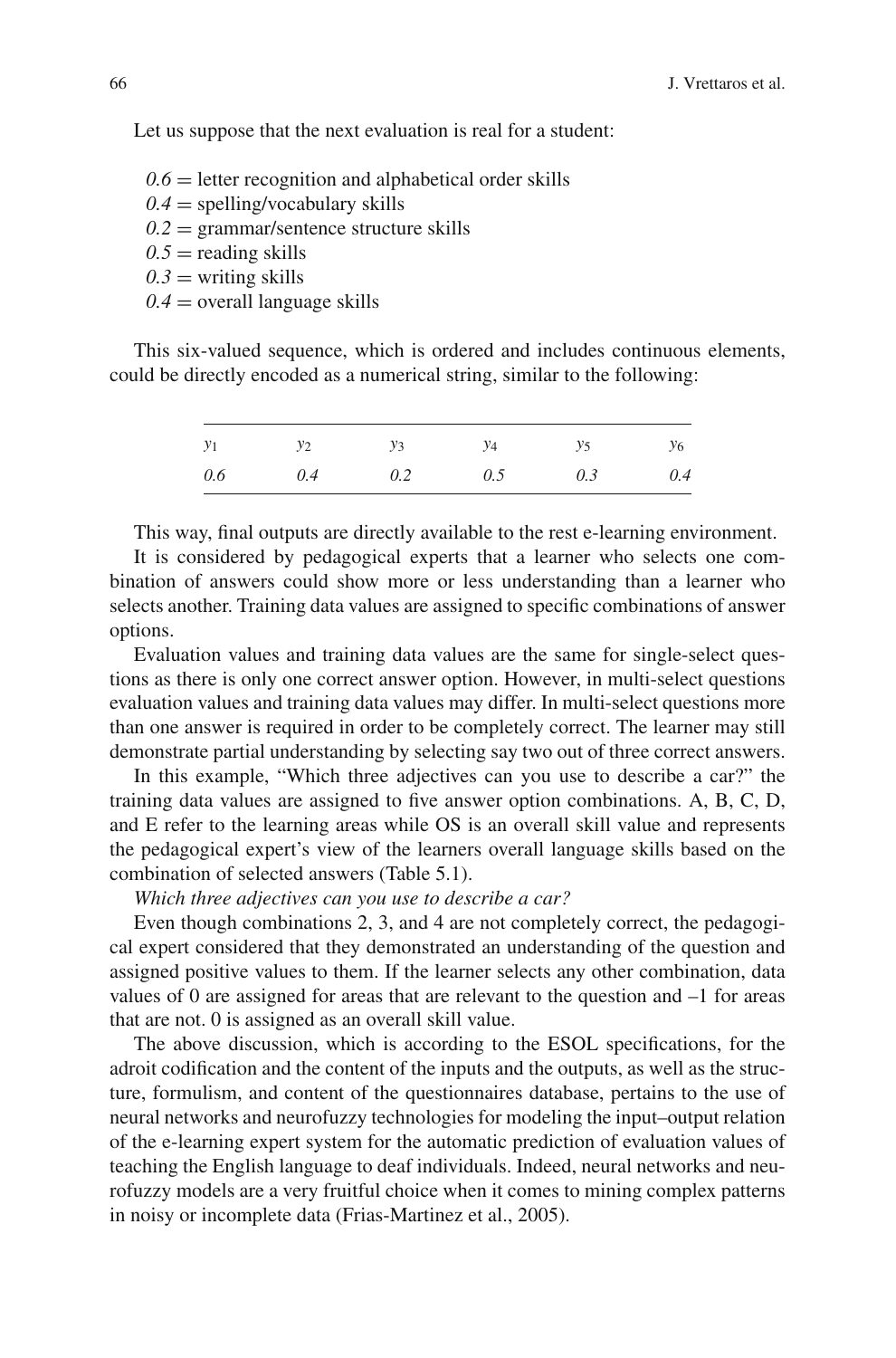| Answer option<br>combination<br>code | Answer option<br>combination                            | $\mathsf{A}$ | B    | C    | D             | E    | <b>OS</b> |
|--------------------------------------|---------------------------------------------------------|--------------|------|------|---------------|------|-----------|
| 1                                    | New (correct)<br>Smart (correct)                        | $-1$         | 1    | 1    | 1             | $-1$ | 1         |
| $\overline{2}$                       | Small (correct)<br>New (correct)<br>Young (incorrect)   | 1            | 0.6  | 0.6  | 0.6           | $-1$ | 0.6       |
| 3                                    | Smart (correct)<br>New (correct)<br>Smart (correct)     | $-1$         | 0.6  | 0.6  | 0.6           | $-1$ | 0.6       |
| $\overline{4}$                       | Happy (incorrect)<br>New (correct)<br>Young (incorrect) | $-1$         | 0.6  | 0.6  | $0.6^{\circ}$ | $-1$ | 0.6       |
| 5                                    | Small (correct)<br>All other<br>combinations            | $\theta$     | $-1$ | $-1$ | $\theta$      | $-1$ | $\Omega$  |

<span id="page-6-0"></span>**Table 5.1** Encoding of students' answers

Neural networks and neurofuzzy technologies have already been successfully applied to many prediction problems with similar inputs/outputs features (Shavlik  $&$  Eliassi, [2001\)](#page-12-6). The present report studies the purpose of applying the neural networks and neurofuzzy technologies on modeling the automatic evaluation of deaf individuals' answers in questions on five sections in an e-learning environment of an expert system.

#### **5.3 Language Skills Database**

The e-learning environment's semantic context core is situated around the utilized Language Skills Database. A closer insight reveals the two constituting elements of language skills database, which namely are the Questionnaires Knowledgebase (denoted as QK) and the Tutorials/Lessons Database (denoted as TLDB). During all phases of the proposed e-learning process, questions or questionnaires are interchanged interactively with corresponding lesson/tutorial sessions.

Questionnaires knowledgebase contains the whole series of questions and possible corresponding answers, regarding all three learning phases. Questionnaires knowledgebase is associated directly to the inputs of the expert system, namely, users' answers are applied to the expert system's inputs after a trivial transformation.

Teaching sessions, skill tutorials, and language lessons comprise the tutorials/lessons database. Though the connection between the expert system's outputs and the contents of tutorials/lessons database is not directly visible, it exists and moreover proves determinant. A specific teaching/instructing session or lesson/tutorial sequences of such sessions are controlled by the output values. Suppose a pedagogical expert has defined certain thresholds that determine the basis for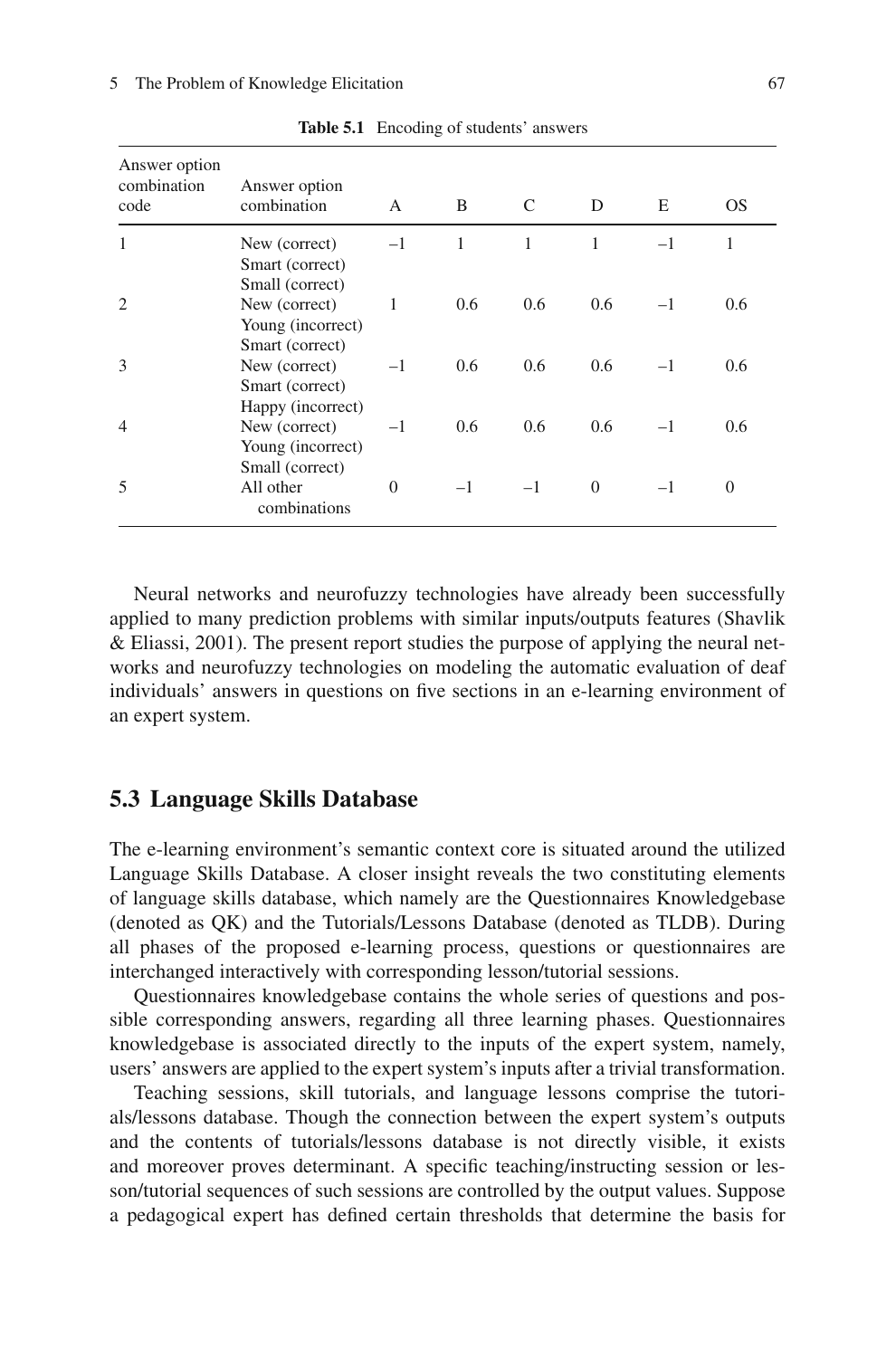language skills sections. By taking into consideration both factors (the expert system's outputs and the pedagogical expert's thresholds), the language sections whose assessment is not satisfactory need further teaching/tutoring. Consequently, the appropriate elements which are designed so as to enhance the individual's partial language knowledge are being retrieved from tutorials/lessons database and furthermore are being utilized appropriately by the e-learning environment. The structure of language skills database is presented below Fig. [5.1.](#page-7-0)

<span id="page-7-0"></span>



#### **5.4 Adaptive Fuzzy E-Learning Subsystems**

The technology of fuzzy inference systems is a popular computing framework based on the concepts of fuzzy set theory, fuzzy if-then rules and fuzzy reasoning. A typical fuzzy inference system for knowledge processing follows three stages: fuzzification of the input data, conduction of fuzzy inference based on fuzzy data, and defuzzification of the output in order for the final outcome to be produced (Frias-Martinez et al., [2005\)](#page-11-0). Fuzzy logic has found successful applications in a wide variety of fields such as control systems (Bugarin & Barro, [1998\)](#page-11-2), medical diagnosis (Meesad & Yen, [2003;](#page-12-7) Sendelj & Devedzic, [2004\)](#page-12-8), job matching (Drigs, Kouremenos, Vrettos, & Kouremenos, [2004\)](#page-11-3), computer security (Reznik & Dabke, [2004\)](#page-12-9), user modelling (Kuo & Chen, [2004;](#page-12-10) Vrettos & Stafylopatis, 2002), etc. Because of its multidisciplinary nature the fuzzy inference system is known by numerous other names, such as fuzzy-rule-based system, fuzzy expert system, fuzzy model, fuzzy associative memory, and simply fuzzy system.

The basic structure of a fuzzy inference system consists of three conceptual components: a rule base, which contains a selection of fuzzy rules; a database (or dictionary), which defines the membership functions used in the fuzzy rules; and a reasoning mechanism, which performs the inference procedure upon the rules and given facts to derive a reasonable output or conclusion.

A fuzzy inference system implements a nonlinear mapping from its input space to output space. This mapping is accomplished by a number of fuzzy if-then rules, each of which describes the local behavior of the mapping. In particular, the antecedent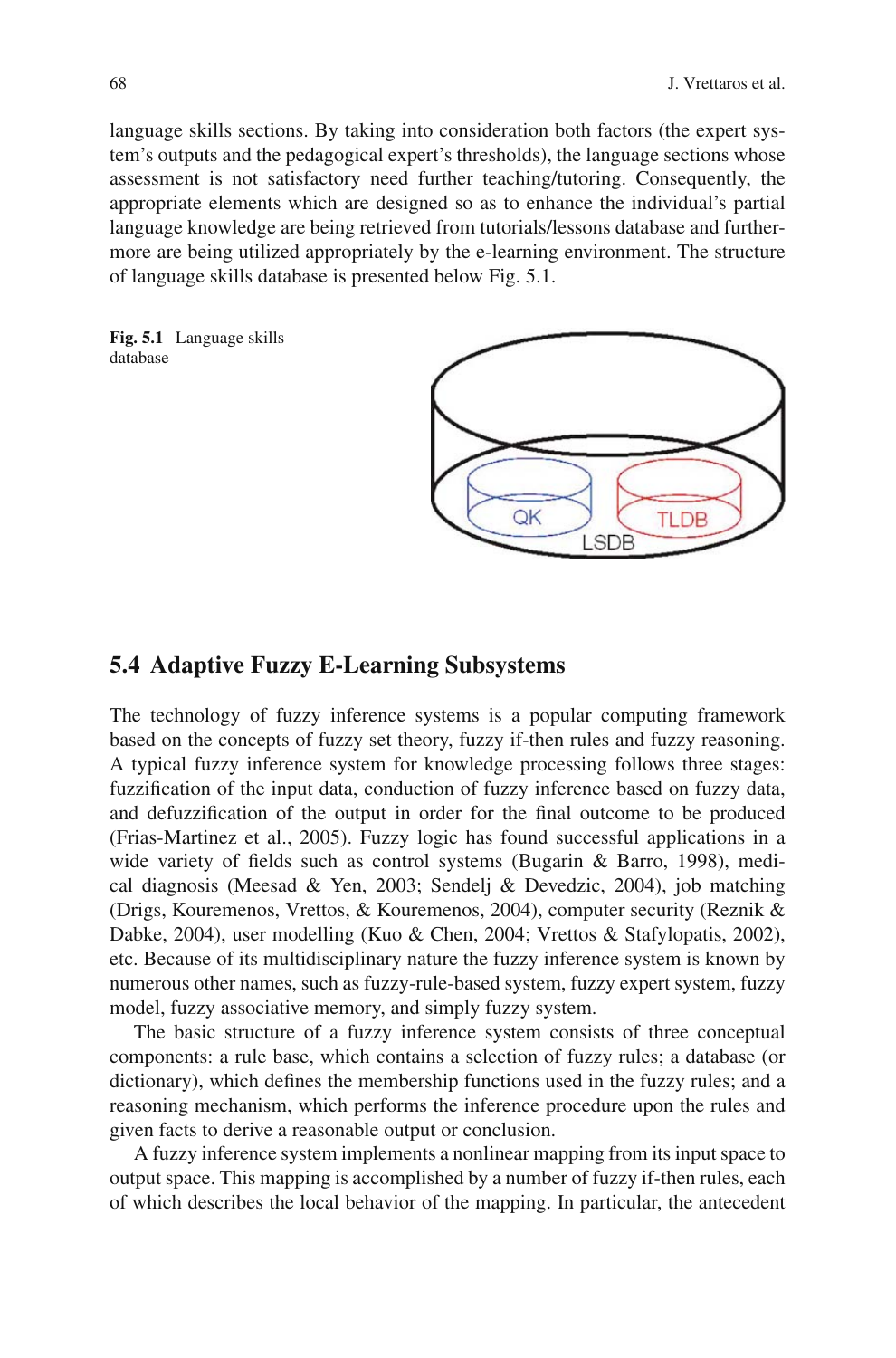of a rule defines a fuzzy region in the input space while the consequent specifies the output in the fuzzy region.

In general, the designing of a fuzzy inference system is based on the (possibly partial) known behavior of the target system. The target system under consideration is the language skill evaluation/assessment expert subsystem of the e-learning environment. The fuzzy system is then expected to be able to reproduce the behavior of the target system.

Generally speaking, the standard method for constructing a fuzzy inference system, a process usually called fuzzy modeling, has the following feature: The rule structure of a fuzzy inference system makes it easy to incorporate human expertise on the target system directly into the modeling process, namely, fuzzy modeling takes advantage of domain knowledge that might not be easily or directly employed in other modeling approaches. A key point in designing/defining the proposed system's rule base is presented in the axioms below:

- *Axiom1*: Evaluation of a section using an answer takes place only when information regarding the specific section (possibly among other section(s)) is available.
- *Axiom2:* Only meaningful input variables (namely, those with values other than –1) are manipulated by the expert system.

The afore-presented axioms drastically reduce the maximum number of fuzzy ifthen rules which can be constructed when taking under consideration the type and amount of input and output variables. Moreover, these axioms delineate the selection of teaching/tutoring sequences, since poor performance in certain language sections is confronted only with teaching sessions (taken from tutorials/lessons database) affecting comprehension of the specific sections.

The proposed rule base which is going to be utilized by the fuzzy system employs fuzzy if-then rules. Note that, in order to accomplish the creation of such a rule base one must rely on preexisting knowledge of the e-learning environment, information provided by pedagogical experts who are familiar with the e-learning environment, or simply trial and error.

After this first stage of fuzzy modeling, the obtained rule base can more or less describe the behavior of the e-learning environment by means of linguistic terms. Further refinement of the rule base is carried out during the second stage, the identification of the deep structure. Specifically, the identification of the deep structure means refining the parameters of the inference system using regression and optimization techniques (adaptation stage).

Literally, the proposed expert system, which is part of the general e-learning environment, demonstrates functionality equivalent to adaptive fuzzy inference systems. Correspondingly, the proposed architecture/model is referred to as Adaptive Fuzzy e-Learning Subsystem (denoted as AFELS). The proposed interconnection and interrelation between the adaptive fuzzy e-learning subsystem architecture (AFELS) and the remaining e-learning environment is illustrated in the next page, mainly for demonstration and clarification purposes. Also, through Fig. [5.2](#page-9-0) essential operating issues are presented clearly.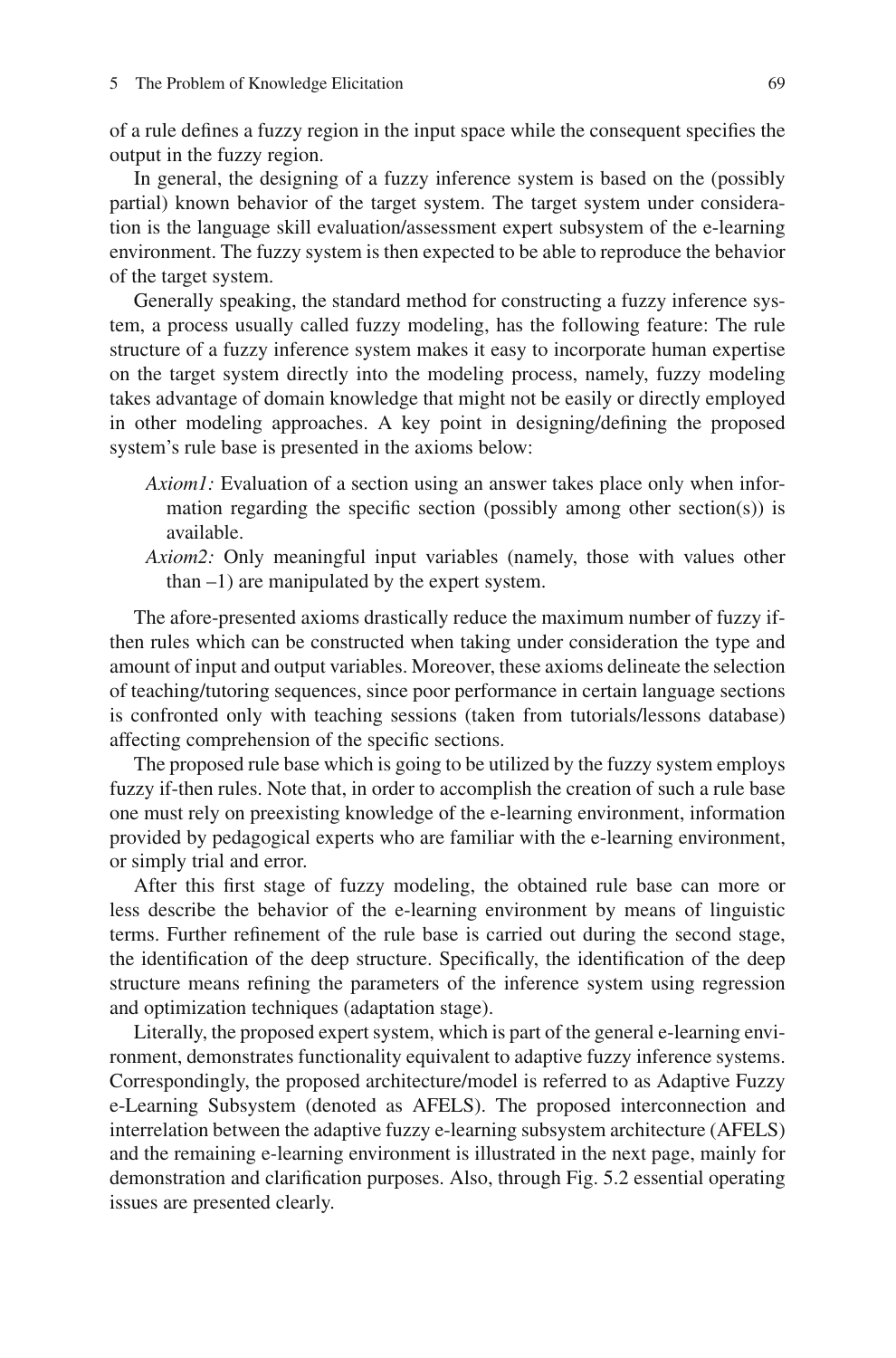<span id="page-9-0"></span>

**Fig. 5.2** Structure of adaptive fuzzy E-learning subsystems

# **5.5 Supervised Learning Schema**

An adaptive network, like adaptive fuzzy e-learning subsystem, is a network structure consisting of a number of nodes connected through directional links. Each node represents a processing unit and the links between nodes specify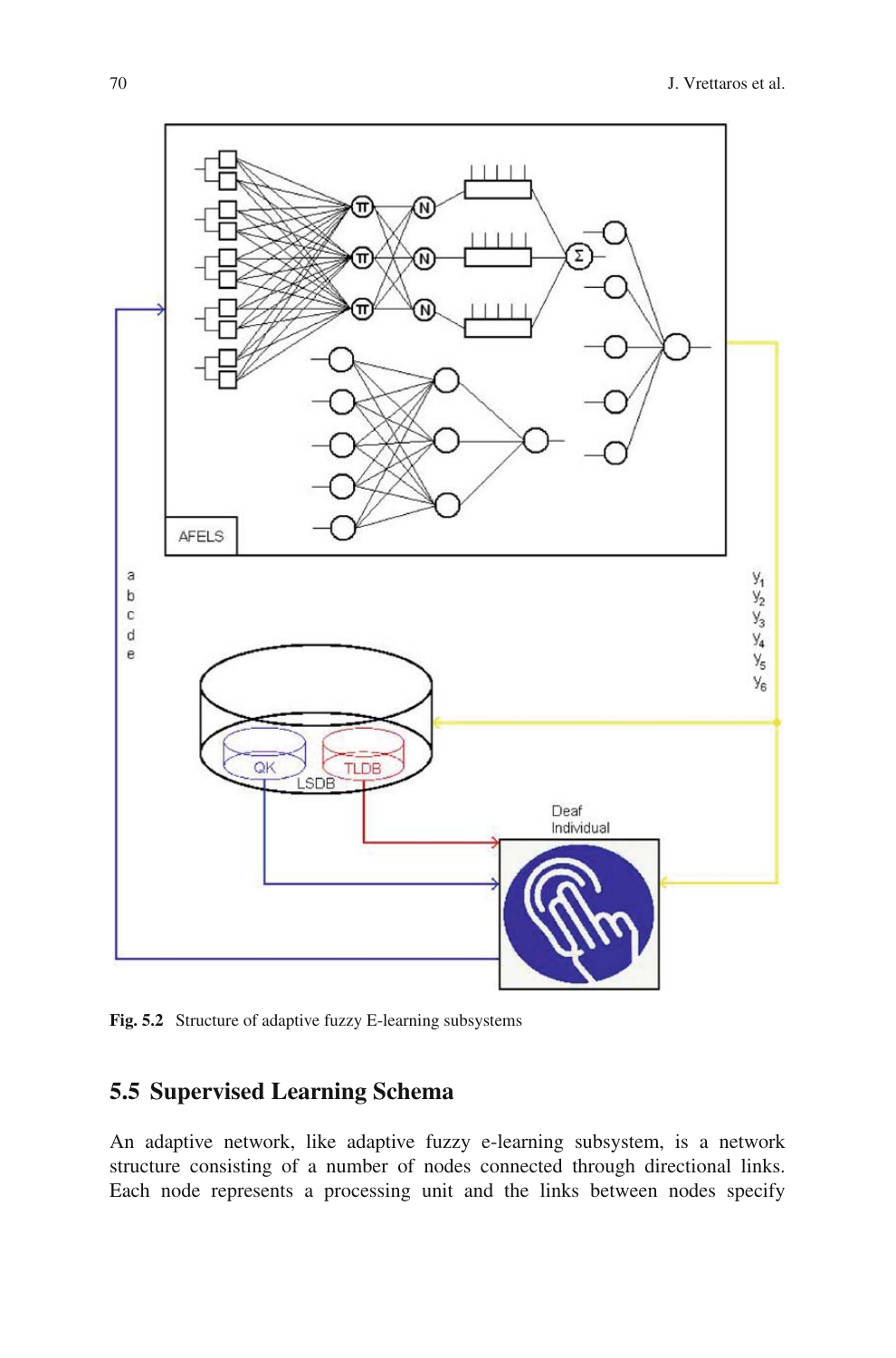the causal relationship between the connected nodes. Moreover, the outputs of these nodes depend on modifiable parameters pertaining to these nodes. The learning rule specifies how these parameters should be updated to minimize a prescribed error measure, which is a mathematical expression that measures the discrepancy between the network's actual output and desired output.

Conceptually, a feed forward adaptive network is actually a mapping between its input and output spaces. A supervised learning algorithm's aim is to construct a network for achieving a desired nonlinear mapping that is regulated by a data set consisting of desired input–output pairs of the target system to be modeled. This data set is usually called the training data set, and the procedures followed in adjusting the parameters to improve the network's performance are often referred to as the learning rules or adaptation algorithms.

As already mentioned, usually, a network's performance is measured as the discrepancy between the desired output and the network's output under the same input conditions. This discrepancy is called the error measure and it can assume different forms for different applications. Generally speaking, a learning algorithm is derived by applying a specific optimization technique to a given error measure. In the proposed expert system, the scope is confined to modeling problems with desired input–output data sets, so the resulting adaptive fuzzy e-learning subsystem has adjustable parameters that are updated by a supervised learning rule. Such networks are often referred to as supervised learning or mapping networks for obvious reasons.

In order to successfully accomplish the adaptation task, as described briefly in the previous paragraphs, an extensive series of input–output pairs representing the e-learning environment is necessary. Training data could be of any form or format as long as mandatory information is included.

Let *v*, *v'*, *w*, *w'*, *x*, *x'*, *y*, *y'*, *z*, *z'*  $\in$  {-1}  $\cup$  [0,1] and *h*, *i*, *j*, *k*, *l*, *n*  $\in$  [0, 1] then each pattern of the training set could be similar to the following template tuple (where  $\phi$ denotes an empty value):

| $\mathfrak a$                                             |                                                              | $\mathcal{C}$                                         |                                                               | e                                                            |                        |
|-----------------------------------------------------------|--------------------------------------------------------------|-------------------------------------------------------|---------------------------------------------------------------|--------------------------------------------------------------|------------------------|
| (v, v')<br>$y_1$<br>h if $v \neq 1$<br>else $\varnothing$ | (w, w')<br>$y_2$<br><i>i</i> if $w \neq 1$<br>else $\varphi$ | (x, x')<br>$y_3$<br>j if $x \tilde{\neq} 1$<br>else ø | (y, y')<br>$y_4$<br>k if $y \tilde{\neq} 1$<br>else $\varphi$ | (z, z')<br>v <sub>5</sub><br>l if $z\tilde{\neq}1$<br>else ø | У6<br>$\boldsymbol{n}$ |

A sample training set is illustrated in a tabulated form below. It is apparent, that information encapsulated in such a training data set should be collected and preprocessed by a pedagogical expert since such an expert appears as the most suitable person for creating the afore-mentioned content (Table [5.2\)](#page-11-4).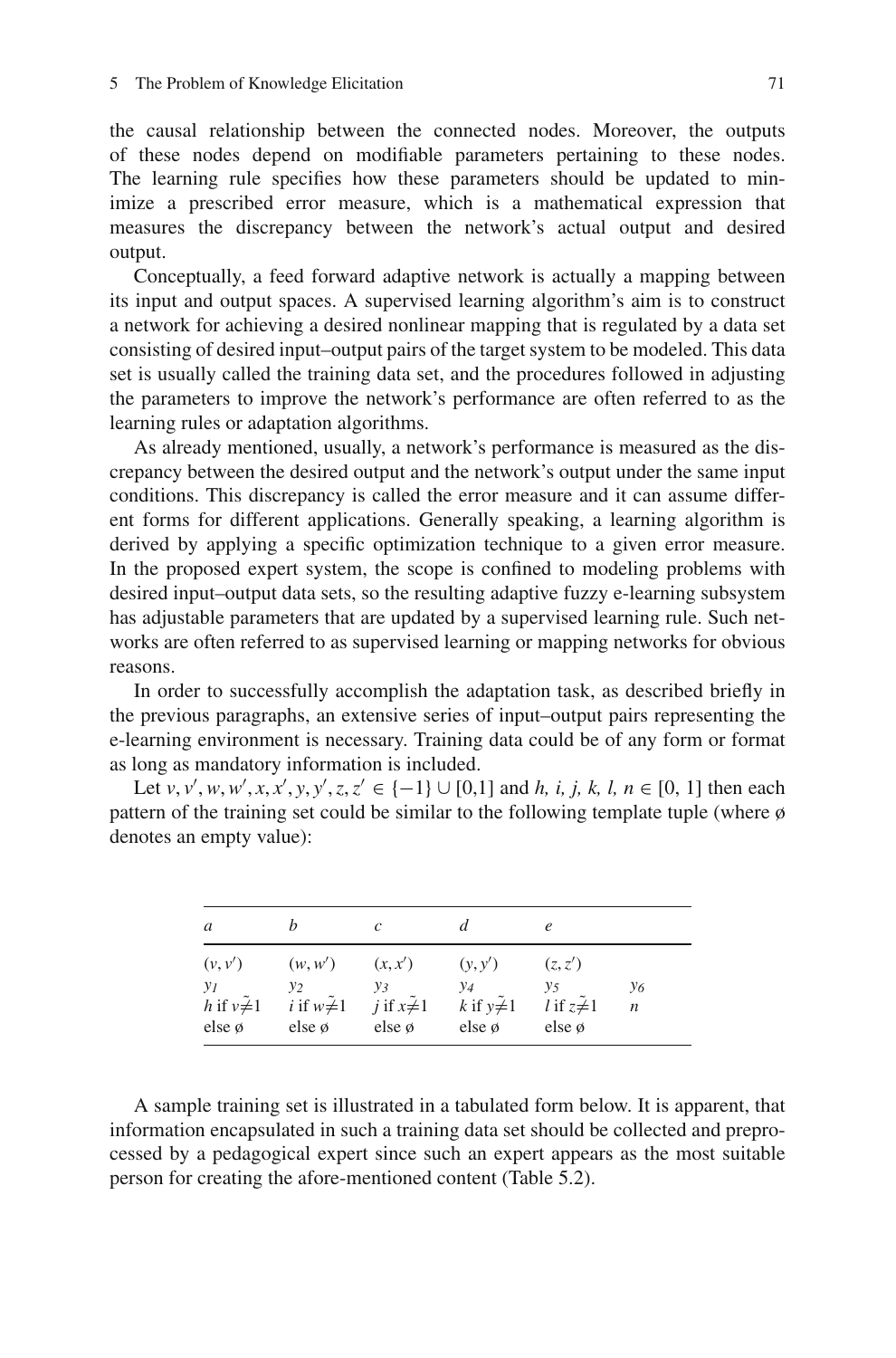|                  | Pattern (#)      | 1    | 2                | 3                | 4                | 5                | 6   | 7                |
|------------------|------------------|------|------------------|------------------|------------------|------------------|-----|------------------|
| a                | a <sub>val</sub> | 0.6  | 0.1              | 1.0              | 0.9              | 0.6              | 0.1 | 0.1              |
|                  | $a_{rel}$        | 0.5  | 0.5              | 0.5              | 0.7              | 0.7              | 0.7 | 0.2              |
| b                | $b_{\text{val}}$ | 0.8  | 0.7              | 0.1              | $-1$             | $^{-1}$          | 0.8 | $-1$             |
|                  | $b_{rel}$        | 0.8  | 0.8              | 0.8              | $\boldsymbol{0}$ | $\boldsymbol{0}$ | 0.6 | $\boldsymbol{0}$ |
| $\boldsymbol{c}$ | c <sub>val</sub> | 0.6  | 0.8              | 0.2              | $-1$             | $^{-1}$          | 0.9 | 0.1              |
|                  | $c_{rel}$        | 0.1  | 0.1              | 0.1              | $\boldsymbol{0}$ | 0                | 0.5 | 0.8              |
| $\boldsymbol{d}$ | $d_{\text{val}}$ | $-1$ | $^{-1}$          | $-1$             | 0.9              | 0.1              | 0.6 | $-1$             |
|                  | $d_{rel}$        | 0    | 0                | $\boldsymbol{0}$ | 0.5              | 0.5              | 0.4 | 0                |
| $\epsilon$       | $e_{\text{val}}$ | $-1$ | $-1$             | $-1$             | 0.6              | 0.8              | 0.2 | 0.9              |
|                  | $e_{rel}$        | 0    | $\boldsymbol{0}$ | $\boldsymbol{0}$ | 0.3              | 0.3              | 0.1 | 0.3              |
|                  | $y_I$            | 0.9  | 0.2              | 0.3              | 0.5              | 0.8              | 0.4 | 0.7              |
|                  | $y_2$            | 0.7  | 0.8              | 0.2              | ø                | ø                | 0.1 | ø                |
|                  | $y_3$            | 0.4  | 0.5              | 0.2              | ø                | ø                | 0.1 | 0.5              |
|                  | $y_4$            | ø    | ø                | ø                | 0.9              | 0.0              | 0.1 | ø                |
|                  | $y_5$            | ø    | ø                | ø                | 0.6              | 0.2              | 0.6 | 0.8              |
|                  | $y_6$            | 0.1  | 0.5              | 0.7              | 0.1              | 0.2              | 0.9 | 0.7              |

<span id="page-11-4"></span>**Table 5.2** Sample training set

## **5.6 Conclusions**

The system proposed in this chapter has been applied in DEDALOS, an EU program in the framework LEONARDO DA VINCI with very encouraging results. Indeed, the use of neural and neurofuzzy technologies proved to be very fruitful when it comes to simulating the knowledge of expert if we succeed in mining the existing knowledge patterns as well as in using appropriate data codification. In the present research, the volume of the available data has been delimited so it is considered as high future priority the enrichment of the input/output data so as to achieve higher success rate and to come to more secure conclusions.

#### **References**

- Al Hamadi, A. S., & Milne, R. H. (2004). A neuro fuzzy classification approach to the assessment of student performance. *In Proceedings of the IEEE International. Conference on Fuzzy Systems, 2,* 837–841.
- <span id="page-11-1"></span>Bugarin, A. J., & Barro, S. (1998). Reasoning with truth values on compacted fuzzy chained rules. *IEEE Transactions on Systems, Man, and Cybernetics—Part B: Cybernetics, 28*, 34–46.
- <span id="page-11-2"></span>Drigs, A., Kouremenos, S., Vrettos, S., & Kouremenos, D. (2004). An expert system for job matching of the unemployed. *Expert Systems with Applications, 26*, 217–224.
- <span id="page-11-3"></span>Frias-Martinez, E., Magoulas, G., Chen, S., & Macredie, R. (2005). Modeling human behavior in user – Adaptive systems: Recent advances using soft computing techniques. *Expert Systems with Applications*, *29*(2), 320–329.
- <span id="page-11-0"></span>Grigoriadou, M., Kornilakis, H., Papanikolaou, K., & Magoulas, G. (2002). Fuzzy inference for student diagnosis in adaptive educational hypermedia. In I. P. Vlahavas & C. D. Spyropoulos